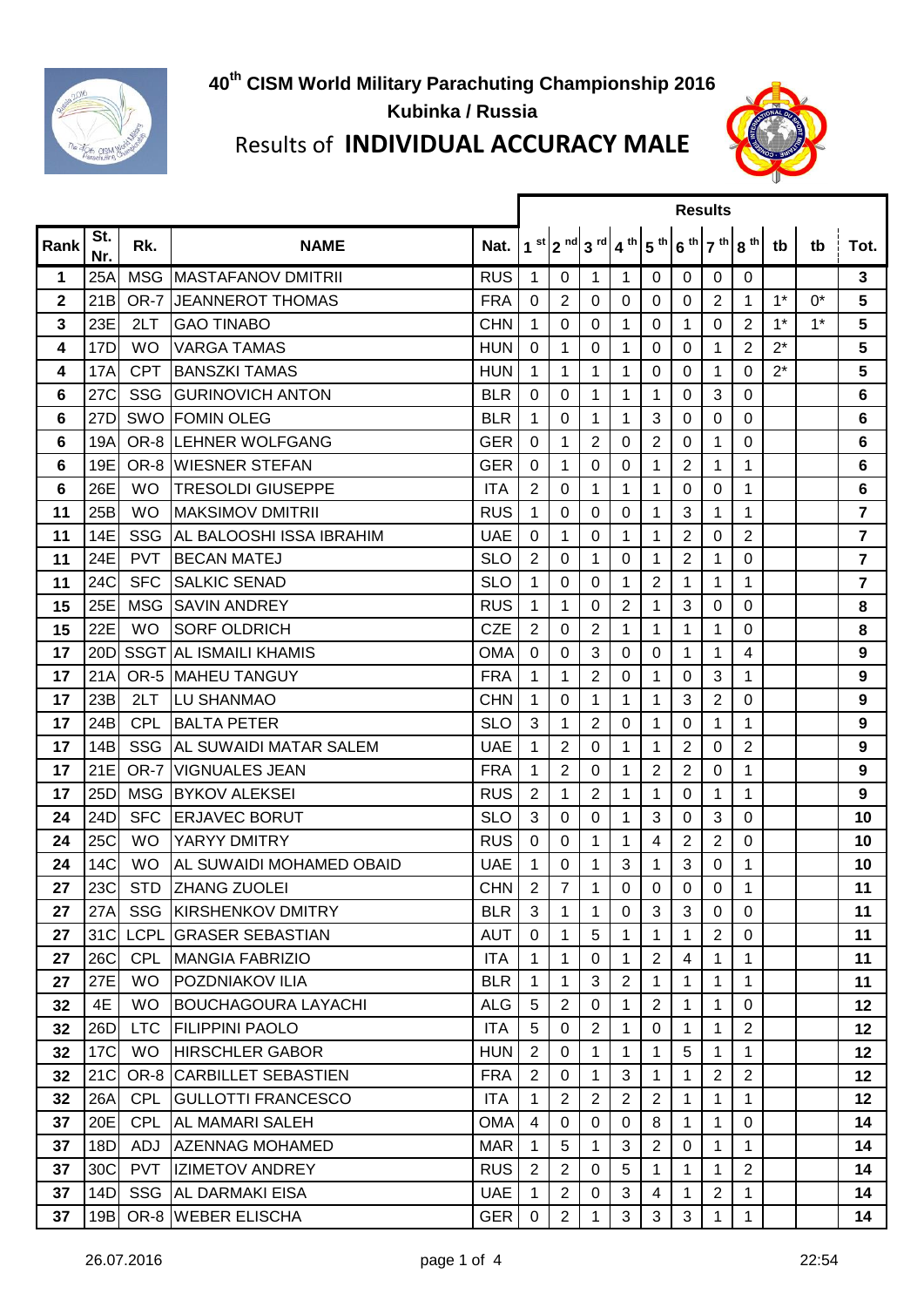|          |                 |                  |                                                         |                          |                               |                   | <b>Results</b>                                                                                                                         |                   |                               |                  |                |                   |    |    |          |  |  |
|----------|-----------------|------------------|---------------------------------------------------------|--------------------------|-------------------------------|-------------------|----------------------------------------------------------------------------------------------------------------------------------------|-------------------|-------------------------------|------------------|----------------|-------------------|----|----|----------|--|--|
| Rank     | St.<br>Nr.      | Rk.              | <b>NAME</b>                                             | Nat.                     |                               |                   | $1^{st}$   2 <sup>nd</sup>   3 <sup>rd</sup>   4 <sup>th</sup>   5 <sup>th</sup>   6 <sup>th</sup>   7 <sup>th</sup>   8 <sup>th</sup> |                   |                               |                  |                |                   | tb | tb | Tot.     |  |  |
| 37       | 22D             |                  | SSGT KRIZ MILOSLAV                                      | <b>CZE</b>               | 2                             | 3                 | 3                                                                                                                                      | $\mathbf{2}$      | $\mathbf{1}$                  | 1                | 0              | $\overline{2}$    |    |    | 14       |  |  |
| 37       | 24A             | 1LT              | <b>KARUN ROMAN</b>                                      | <b>SLO</b>               | 1                             | $\overline{2}$    | 1                                                                                                                                      | 3                 | 1                             | 4                | 1              | 1                 |    |    | 14       |  |  |
| 44       | <b>22C</b>      | <b>WO</b>        | <b>PAVLICEK JAKUB</b>                                   | <b>CZE</b>               | $\overline{2}$                | 0                 | 1                                                                                                                                      | 4                 | 3                             | 1                | 4              | $\Omega$          |    |    | 15       |  |  |
| 44       | 16A             | <b>SGT</b>       | <b>EBRAHIM HUSAIN</b>                                   | <b>BRN</b>               | $\overline{2}$                | 2                 | $\overline{2}$                                                                                                                         | $\overline{2}$    | 1                             | 1                | 1              | $\overline{4}$    |    |    | 15       |  |  |
| 46       | 16E             | <b>SGT</b>       | KHALIFA AA NAJJAR                                       | <b>BRN</b>               | $\overline{2}$                | $\mathbf 0$       | $\Omega$                                                                                                                               | 4                 | $\overline{7}$                | 1                | 1              | 1                 |    |    | 16       |  |  |
| 46       | 4A              | <b>WO</b>        | ISAOUDI MOHAMED                                         | <b>ALG</b>               | 6                             | 3                 | 1                                                                                                                                      | 1                 | 0                             | 0                | 1              | 4                 |    |    | 16       |  |  |
| 46       | 15B             |                  | OR-4 FERDANEZ ZALDIVAR ERNESTO                          | <b>ESP</b>               | 1                             | $\overline{2}$    | 3                                                                                                                                      | 5                 | 1                             | $\Omega$         | $\overline{2}$ | $\overline{2}$    |    |    | 16       |  |  |
| 46       | 19C             |                  | <b>OR-6 BORN DANIEL</b>                                 | <b>GER</b>               | 3                             | 1                 | 1                                                                                                                                      | 2                 | 3                             | 4                | 2              | 0                 |    |    | 16       |  |  |
| 46       | 18 <sub>C</sub> | ADJ              | <b>JELLOUL ABDERRAHIM</b>                               | <b>MAR</b>               | 5                             | 1                 | $\overline{2}$                                                                                                                         | $\overline{2}$    | $\overline{2}$                | 1                | 1              | $\overline{2}$    |    |    | 16       |  |  |
| 51       | 10 <sup>C</sup> | <b>PVT</b>       | <b>DODA ISMAIL</b>                                      | <b>IDN</b>               | 1                             | 4                 | 0                                                                                                                                      | 1                 | 5                             | 1                | 2              | 3                 |    |    | 17       |  |  |
| 51       | 15A             |                  | OR-4 GONZALO REGUERA LUIS MARCOS                        | <b>ESP</b>               | $\overline{2}$                | $\overline{2}$    | $\overline{2}$                                                                                                                         | 5                 | 0                             | 4                | 1              | 1                 |    |    | 17       |  |  |
| 51       | 4D              | <b>WO</b>        | <b>ARIFI MESSAOUD</b>                                   | <b>ALG</b>               | 1                             | $\overline{c}$    | 1                                                                                                                                      | 6                 | 1                             | 3                | 2              | 1                 |    |    | 17       |  |  |
| 51       | <b>9A</b>       | <b>SGT</b>       | <b>CONIL ROBERTO</b>                                    | <b>ARG</b>               | 1                             | 1                 | $\overline{2}$                                                                                                                         | 1                 | 5                             | 3                | 3              | 1                 |    |    | 17       |  |  |
| 55       | 20C             |                  | SSGT AL MAQBALI ABDULLAH                                | <b>OMA</b>               | 1                             | 0                 | 0                                                                                                                                      | 10                | $\overline{2}$                | 2                | 2              | 1                 |    |    | 18       |  |  |
| 55       | 18B             | ADJ              | <b>IJAAJAANE LHOUSSAINE</b>                             | <b>MAR</b>               | $\overline{2}$                | $\overline{2}$    | 0                                                                                                                                      | 1                 | 9                             | 1                | 3              | $\mathbf 0$       |    |    | 18       |  |  |
| 55       | 22A             | 1LT              | <b>JIROUSEK LIBOR</b>                                   | <b>CZE</b>               | 6                             | $\overline{2}$    | 1                                                                                                                                      | 0                 | $\mathbf 1$                   | 5                | 0              | $\mathbf{3}$      |    |    | 18       |  |  |
| 55       | 14A             | <b>WO</b>        | <b>AL SANQOOR YOUSEF</b>                                | <b>UAE</b>               | $\overline{2}$                | 5                 | $\overline{2}$                                                                                                                         | $\overline{2}$    | $\overline{2}$                | 1                | $\mathbf 0$    | $\overline{4}$    |    |    | 18       |  |  |
| 59       | 27B             |                  | SWO KRASNIKAU PAVEL                                     | <b>BLR</b>               | 0                             | $\pmb{0}$         | 1                                                                                                                                      | 13                | $\mathbf 0$                   | 1                | 3              | 1                 |    |    | 19       |  |  |
| 59       | 4C              | <b>WO</b>        | <b>CHERIF AISSA</b>                                     | <b>ALG</b>               | 1                             | $\mathbf 0$       | 3                                                                                                                                      | 1                 | 3                             | 7                | 3              | 1                 |    |    | 19       |  |  |
| 61       | 3A              | <b>LT</b>        | <b>TYAN ALEXEY</b>                                      | KAZ                      | 3                             | $\pmb{0}$         | $\overline{2}$                                                                                                                         | $\overline{7}$    | 3                             | 3                | $\overline{2}$ | $\mathbf 0$       |    |    | 20       |  |  |
| 61       | 15D             |                  | OR-4 MARTINEZ CANO JOSE VICENTE                         | <b>ESP</b>               | 4                             | $\overline{2}$    | $\overline{2}$                                                                                                                         | 1                 | 8                             | 1                | $\overline{2}$ | $\mathbf 0$       |    |    | 20       |  |  |
| 61       | 19D             |                  | OR-7 KAUTZMANN CHRISTIAN                                | <b>GER</b>               | 8                             | 3                 | 1                                                                                                                                      | 1                 | $\overline{2}$                | $\overline{2}$   | 1              | $\overline{2}$    |    |    | 20       |  |  |
| 61       | 21D             |                  | <b>OR-7 DUPONT MAXIME</b>                               | <b>FRA</b>               | 1                             | 4                 | $\overline{2}$                                                                                                                         | 5                 | $\overline{2}$                | $\overline{2}$   | 2              | $\overline{2}$    |    |    | 20       |  |  |
| 65       | 30A             | <b>SGT</b>       | <b>SAYEVICH ANTON</b>                                   | <b>BLR</b>               | $\overline{2}$                | 1                 | 1                                                                                                                                      | 6                 | 3                             | 8                | 0              | $\mathbf 0$       |    |    | 21       |  |  |
| 65       | 16D             | <b>SGT</b>       | <b>KHALIFA NASER</b>                                    | <b>BRN</b>               | 4                             | $\overline{7}$    | 1                                                                                                                                      | 1                 | $\mathbf 1$                   | 1                | 1              | 5                 |    |    | 21       |  |  |
| 67       | 33B             |                  | LCPL AL MAQBALI KHALID                                  | <b>OMA</b>               | $\mathbf 0$                   | 3                 | 4                                                                                                                                      | 1                 | 4                             | $\overline{2}$   | 3              | 5                 |    |    | 22       |  |  |
| 68       |                 |                  | 31B SGT DE VRIES DURK                                   | <b>NED</b>               | 3                             | $\overline{4}$    | $\mathbf 1$                                                                                                                            | 1                 | 3                             | $\overline{2}$   | 1              | 8                 |    |    | 23       |  |  |
| 69       | 23D             |                  | <b>COL LIANG YONG</b>                                   | <b>CHN</b>               | 18                            | $\mathbf{1}$      | 2                                                                                                                                      | 0                 | 2                             | $\Omega$         | 1              | $\Omega$          |    |    | 24       |  |  |
| 69       | 30 <sub>B</sub> | <b>STD</b>       | <b>ZHANG SICHENG</b>                                    | <b>CHN</b>               | 17                            | $\Omega$          | 1                                                                                                                                      | 0                 | $\overline{2}$                | $\overline{2}$   | 0              | $\overline{2}$    |    |    | 24       |  |  |
| 69       | 20B             | <b>WO</b>        | <b>AL SHAQSI SAID</b>                                   | <b>OMA</b>               | $\mathbf{1}$                  | $\Omega$          | 3                                                                                                                                      | 16                | $\mathbf 0$                   | $\overline{2}$   | 1              | $\mathbf{1}$      |    |    | 24       |  |  |
| 69       | 8A              | <b>PVT</b>       | <b>ISLER MATTHIAS</b>                                   | SUI                      | 13                            | 5                 | 1                                                                                                                                      | $\overline{c}$    | 1                             | 1                | 0              | $\mathbf 1$       |    |    | 24       |  |  |
| 69       | 13E             |                  | WO II PETERSEN MICHAEL                                  | <b>DEN</b>               | 3                             | 4                 | 8                                                                                                                                      | 4                 | $\Omega$                      | $\overline{2}$   | 1              | $\overline{2}$    |    |    | 24       |  |  |
| 69       | 18A             | <b>ADJ</b>       | OUAASTA HICHAM                                          | <b>MAR</b>               | $\overline{2}$                | 6                 | $\mathbf{2}$                                                                                                                           | 6                 | 4                             | $\overline{2}$   | 2              | $\Omega$          |    |    | 24       |  |  |
| 69       | 4B              | <b>WO</b>        | <b>I</b> KHELAIFI HOCINE                                | <b>ALG</b>               | $\mathbf 1$                   | 1                 | 4                                                                                                                                      | 6                 | $\overline{2}$                | $\overline{2}$   | 3              | 5                 |    |    | 24       |  |  |
| 76       | 17B             | <b>SGT</b>       | <b>GAL SZABOLES</b>                                     | <b>HUN</b>               | 0                             | 3                 | 0                                                                                                                                      | 1                 | 17                            | 1                | 0              | $\mathbf{3}$      |    |    | 25       |  |  |
| 76       | 23A             | 2LT              | LI JILIAN                                               | <b>CHN</b>               | 18                            | 0                 | $\Omega$                                                                                                                               | 1                 | $\overline{2}$                | 1                | 1              | $\overline{2}$    |    |    | 25       |  |  |
| 76       | 22B             | <b>WO</b>        | <b>SMESNY PETR</b>                                      | <b>CZE</b>               | 2                             | $\overline{2}$    | 0                                                                                                                                      | 17                | 1                             | $\overline{2}$   | 1              | 0                 |    |    | 25       |  |  |
| 76       | 8B              | <b>PVT</b>       | FORNALLAZ FABIO                                         | <b>SUI</b>               | 3                             | 1                 | 3                                                                                                                                      | $\mathbf 0$       | $\overline{7}$                | 5                | 4              | $\overline{2}$    |    |    | 25       |  |  |
| 80       | 15E             |                  | OR-4 MOLTO GONZALEZ CHRISTIAN                           | <b>ESP</b>               | $\mathbf 0$<br>$\overline{2}$ | 4                 | 3<br>$\overline{2}$                                                                                                                    | 6<br>19           | 0                             | 12               | 2<br>3         | 0<br>$\mathbf{1}$ |    |    | 27       |  |  |
| 81       | 17E             | WO.<br><b>WO</b> | ASZTALOS ISTVAN<br>AL MAHARBI ISSA                      | <b>HUN</b>               |                               | 1                 |                                                                                                                                        |                   | 0                             | 0                |                | $\overline{2}$    |    |    | 28       |  |  |
| 82<br>82 | 20A<br>15C      |                  |                                                         | <b>OMA</b><br><b>ESP</b> | 19<br>$\overline{4}$          | 0<br>$\mathbf{1}$ | 0                                                                                                                                      | $\mathbf{2}$<br>3 | $\overline{2}$<br>$\mathbf 0$ | 3<br>$\mathbf 1$ | 1<br>1         | 18                |    |    | 29<br>29 |  |  |
|          | 10A             | <b>PVT</b>       | OR-3 GOMEZ RIVAS MIGUEL ANTONIO<br><b>SUPRIO SUPRIO</b> | <b>IDN</b>               | 3                             | $\mathbf{2}$      | 1<br>$\overline{2}$                                                                                                                    | $\overline{c}$    | 9                             | 9                | $\overline{2}$ | 0                 |    |    |          |  |  |
| 82       | <b>16C</b>      |                  |                                                         | <b>BRN</b>               | $\overline{2}$                | 8                 | $6\phantom{1}$                                                                                                                         | $\overline{4}$    |                               | $\overline{2}$   |                | 6                 |    |    | 29       |  |  |
| 85<br>86 | 3C              |                  | <b>SGM IMASHRAH KHALID</b><br><b>JSGT ISLAMOV DENIS</b> | <b>KAZ</b>               | $\overline{2}$                | 0                 | $\mathbf 1$                                                                                                                            | $\overline{7}$    | $\mathbf{1}$<br>0             | $\mathbf{1}$     | 1<br>17        | 3                 |    |    | 30<br>31 |  |  |
| 86       |                 |                  | 8C LTCOLBAUMANN HANS JÖRG                               | SUI                      | 6                             | 1                 | 0                                                                                                                                      | 3                 | 18                            | 1                | 1              | 1                 |    |    | 31       |  |  |
|          |                 |                  |                                                         |                          |                               |                   |                                                                                                                                        |                   |                               |                  |                |                   |    |    |          |  |  |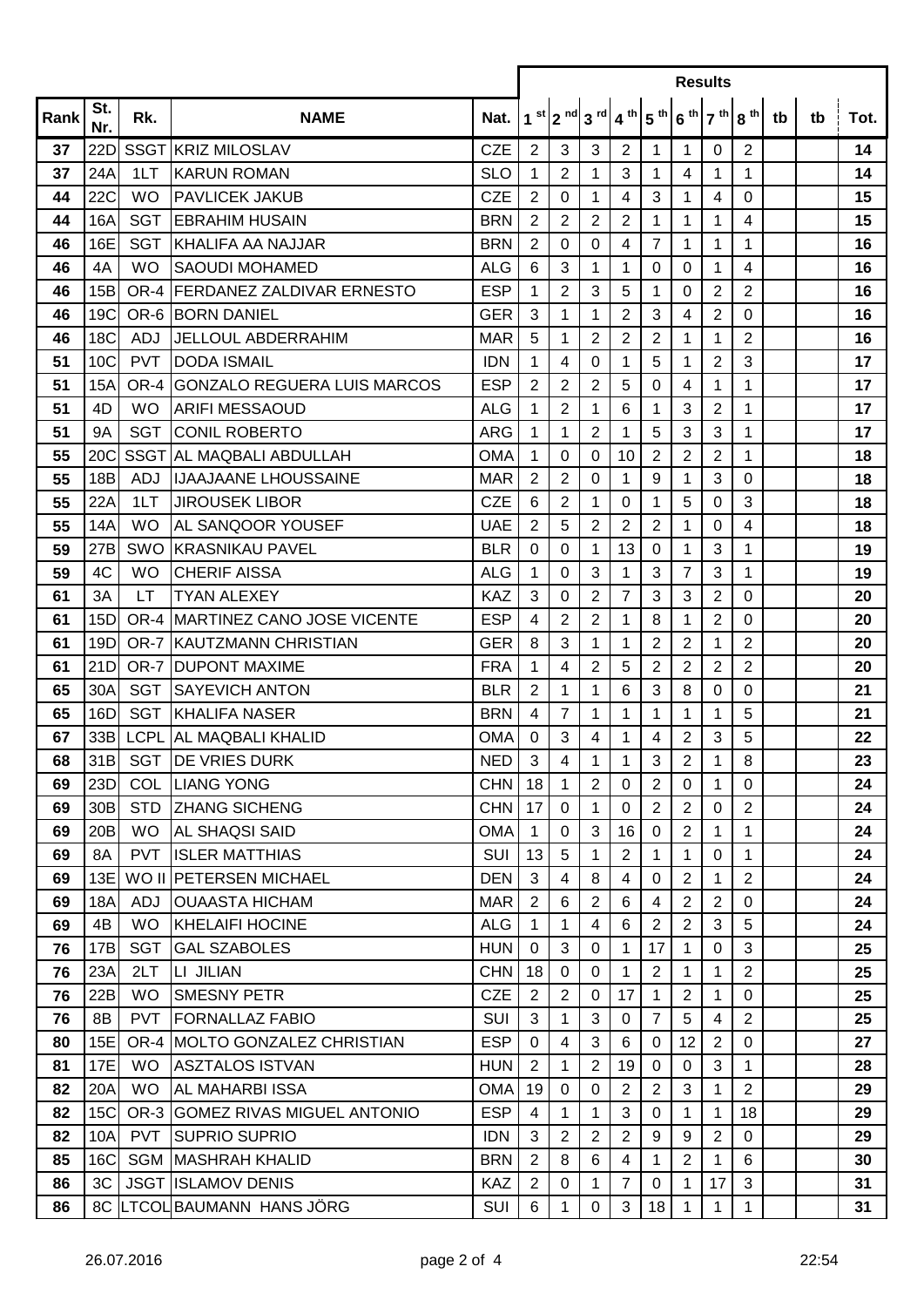|      |                |            |                                    |            | <b>Results</b> |                |                                                                          |                |                |                |                 |                        |    |    |      |  |
|------|----------------|------------|------------------------------------|------------|----------------|----------------|--------------------------------------------------------------------------|----------------|----------------|----------------|-----------------|------------------------|----|----|------|--|
| Rank | St.<br>Nr.     | Rk.        | <b>NAME</b>                        | Nat.       |                |                | $1^{st}$ 2 <sup>nd</sup> 3 <sup>rd</sup> 4 <sup>th</sup> 5 <sup>th</sup> |                |                |                |                 | $6^{th}$ 7 th $8^{th}$ | tb | tb | Tot. |  |
| 86   | 31E            |            | <b>SGM GRIT RENE</b>               | <b>NED</b> | 2              | 2              | 2                                                                        | 4              | 19             | 0              | $\mathbf{1}$    | 1                      |    |    | 31   |  |
| 86   | 33D            | <b>SGT</b> | <b>SHAJEA KHALID</b>               | QAT        | 3              | $\overline{2}$ | 2                                                                        | 17             | 0              | 2              | $\overline{2}$  | 3                      |    |    | 31   |  |
| 90   | 12C            | <b>MSG</b> | <b>KANG GI HUN</b>                 | <b>KOR</b> | 1              | 3              | 0                                                                        | 3              | 18             | 2              | 4               | 2                      |    |    | 33   |  |
| 90   | 33C            | <b>SGT</b> | <b>AHMED ABDULAZIZ</b>             | QAT        | 3              | 3              | 4                                                                        | 0              | 4              | 5              | 10              | 4                      |    |    | 33   |  |
| 92   | 13A            | <b>MAJ</b> | <b>JANDERSEN BJARNE</b>            | <b>DEN</b> | $\overline{7}$ | $\overline{2}$ | 6                                                                        | 0              | $\overline{7}$ | 2              | $\overline{7}$  | 3                      |    |    | 34   |  |
| 93   | 11E            | <b>SSG</b> | <b>IMITIC IVAN</b>                 | <b>SRB</b> | 3              | 6              | 6                                                                        | 5              | 3              | 3              | 3               | 6                      |    |    | 35   |  |
| 94   | <b>18E</b>     | C/C        | <b>EL-HOUASLI ABDERRAHIM</b>       | <b>MAR</b> | 2              | 18             | 1                                                                        | 1              | 10             | 0              | 3               | 1                      |    |    | 36   |  |
| 94   | 9 <sub>B</sub> | <b>SGT</b> | <b>WILLIMAN SERGIO</b>             | <b>ARG</b> | 6              | $\overline{2}$ | 2                                                                        | 3              | $\overline{4}$ | 6              | $\overline{2}$  | 11                     |    |    | 36   |  |
| 96   | 3B             | MAJ        | <b>ABDRAIMOV AZAMAT</b>            | <b>KAZ</b> | 3              | 6              | 8                                                                        | 5              | 3              | 4              | 1               | $\overline{7}$         |    |    | 37   |  |
| 97   | 31A            | COL        | <b>IEGGER LEONHARD MICHAEL</b>     | <b>AUT</b> | 12             | 0              | 3                                                                        | 0              | 18             | 0              | 1               | 4                      |    |    | 38   |  |
| 97   | 16B            | <b>CPL</b> | <b>ALTHAWADI AHMED</b>             | <b>BRN</b> | 1              | 3              | 1                                                                        | 12             | $\overline{2}$ | 0              | 18              | 1                      |    |    | 38   |  |
| 99   | 9C             | <b>SFC</b> | <b>PAVES FABIAN</b>                | ARG        | $\overline{2}$ | 1              | 3                                                                        | 19             | 7              | $\overline{c}$ | $\overline{2}$  | 3                      |    |    | 39   |  |
| 100  | 10D            | <b>CPT</b> | <b>IWARDANI WARDANI</b>            | <b>IDN</b> | 18             | 5              | 8                                                                        | 1              | 3              | 1              | 0               | 4                      |    |    | 40   |  |
| 101  | 26B            | <b>CAR</b> | <b>CARBONE CLAUDIO</b>             | <b>ITA</b> | 16             | 0              | 2                                                                        | 18             | $\overline{2}$ | 0              | $\overline{2}$  | 1                      |    |    | 41   |  |
| 102  | 11A            | <b>WO</b>  | <b>JANICIJEVIC MIROLJUB</b>        | <b>SRB</b> | 4              | $\overline{2}$ | 6                                                                        | 7              | 18             | 4              | 1               | 0                      |    |    | 42   |  |
| 102  | 13D            |            | WO II BEHRENDT PETERSEN JOHN       | <b>DEN</b> | 3              | 14             | 6                                                                        | 3              | 1              | 3              | 3               | 9                      |    |    | 42   |  |
| 104  | 32B            | <b>PVT</b> | <b>CADUFF FLAVIO</b>               | SUI        | 9              | 6              | 5                                                                        | 5              | 3              | 6              | 9               | 0                      |    |    | 43   |  |
| 104  | 11C            | <b>WO</b>  | <b>ISVETOZAREVIC MILAN</b>         | <b>SRB</b> | 4              | $\overline{2}$ | 1                                                                        | 17             | 11             | 4              | 1               | 3                      |    |    | 43   |  |
| 106  | 12D            | <b>MSG</b> | <b>HAN JONG GU</b>                 | <b>KOR</b> | 5              | $\overline{7}$ | $\overline{2}$                                                           | $\mathbf 1$    | $\overline{2}$ | 0              | 18              | 10                     |    |    | 45   |  |
| 107  | 12B            |            | MSG KIM HEE SUK                    | <b>KOR</b> | 2              | $\overline{2}$ | 5                                                                        | 0              | 19             | 0              | 0               | 18                     |    |    | 46   |  |
| 107  | 8D             | <b>PVT</b> | BAUMANN NICOLAS                    | SUI        | 1              | 15             | 4                                                                        | 19             | $\overline{2}$ | 2              | 1               | $\overline{2}$         |    |    | 46   |  |
| 107  | 11B            | <b>SGT</b> | <b>CVETKOVIC DEJAN</b>             | <b>SRB</b> | 8              | $\overline{7}$ | 10                                                                       | 3              | 3              | 1              | $\overline{7}$  | $\overline{7}$         |    |    | 46   |  |
| 110  | 32C            | <b>PVT</b> | <b>BAUMANN MICHELE</b>             | SUI        | 17             | 9              | $\overline{2}$                                                           | 0              | 3              | 0              | 12              | 5                      |    |    | 48   |  |
| 110  | 31D            | <b>CPL</b> | <b>SCHOUREN ROB</b>                | <b>NED</b> | 16             | 6              | 2                                                                        | 14             | 3              | 0              | 4               | 3                      |    |    | 48   |  |
| 112  | 32D            | <b>CPL</b> | <b>HORVATH FERENC</b>              | <b>HUN</b> | 5              | 2              | 17                                                                       | 5              | 1              | 8              | 0               | 12                     |    |    | 50   |  |
| 113  | 9D             |            | MCPO BALLARI JORGE                 | <b>ARG</b> | 13             | 6              | 5                                                                        | 0              | 2              | 18             | 4               | 3                      |    |    | 51   |  |
| 113  |                |            | 13C WO II SOEEBY MIKKELSEN MARTIN  | <b>DEN</b> | 4              | $9\,$          | 6                                                                        | 3              | $\mathbf 0$    | 5              | 17 <sup>1</sup> | $\overline{7}$         |    |    | 51   |  |
| 113  | 10E            | <b>CPT</b> | <b>SURADI SURADI</b>               | <b>IDN</b> | 2              | $\mathbf 1$    | 5                                                                        | 2              | 19             | 18             | $\mathbf{1}$    | 3                      |    |    | 51   |  |
| 116  | 32A            |            | <b>OR-3 TSCHECH LUKAS</b>          | <b>GER</b> | $\mathbf 1$    | 7              | 18                                                                       | 16             | 0              | 6              | $\overline{2}$  | 5                      |    |    | 55   |  |
| 116  | 12E            |            | MSG ROH SEUNG KYU                  | <b>KOR</b> | 9              | 3              | $\overline{2}$                                                           | 18             | 18             | 0              | $\overline{2}$  | 3                      |    |    | 55   |  |
| 118  | 11D            | <b>LTC</b> | <b>JOVANOVIC SLOBODAN</b>          | <b>SRB</b> | 10             | 0              | $\overline{2}$                                                           | 18             | $\overline{2}$ | 6              | 5               | 15                     |    |    | 58   |  |
| 119  | 12A            |            | SGM LEE PEEL WOO                   | <b>KOR</b> | 5              | 3              | $\overline{4}$                                                           | 17             | 19             | 10             | 1               | $\overline{2}$         |    |    | 61   |  |
| 119  | 9E             |            | MCPO PEREZ JUAN                    | <b>ARG</b> | 5              | $\overline{2}$ | 18                                                                       | 6              | 8              | $\overline{2}$ | 3               | 17                     |    |    | 61   |  |
| 121  | 8E             | 1LT        | <b>WEHREN LUKAS</b>                | <b>SUI</b> | 18             | 10             | $\overline{2}$                                                           | 5              | 13             | 9              | 10              | $\overline{2}$         |    |    | 69   |  |
| 122  | 10B            |            | <b>SGM LERPINTONO MUDJI</b>        | <b>IDN</b> | 17             | 17             | 4                                                                        | 4              | 19             | 1              | 6               | 5                      |    |    | 73   |  |
| 123  | 33A            |            | <b>LCPL AL SIYABI MOOSA</b>        | <b>OMA</b> | 19             | 18             | 1                                                                        | 19             | 5              | 6              | 1               | 5                      |    |    | 74   |  |
| 124  | 13B            |            | WO II KROGH MORTEN                 | <b>DEN</b> | 19             | 7              | 12                                                                       | 19             | $\overline{2}$ | 3              | 6               | $\overline{7}$         |    |    | 75   |  |
| 125  | 3D             | <b>WO</b>  | <b>BOLOTNOV SERGEY</b>             | <b>KAZ</b> | 3              | $\overline{2}$ | 18                                                                       | $\overline{7}$ | 17             | 18             | 6               | 18                     |    |    | 89   |  |
| 126  | 5A             | <b>SL</b>  | IPIYASUNDARA SAMPATH               | <b>SRI</b> | 3              | 18             | 17                                                                       | 19             | 18             | 18             | 1               | 11                     |    |    | 105  |  |
| 127  | 6A             | <b>CPT</b> | <b>MONIR HAJ</b>                   | <b>PLE</b> | 18             | 17             | 5                                                                        | 19             | 18             | 18             | $\overline{7}$  | $\overline{7}$         |    |    | 109  |  |
| 128  | 5C             | <b>SGT</b> | LIYANARACHCHI SAGARA               | <b>SRI</b> | 18             | 3              | 9                                                                        | 19             | 19             | 18             | 19              | 19                     |    |    | 124  |  |
| 129  | 6B             | <b>CPT</b> | <b>ZAFFER ABDALRAZEQ</b>           | <b>PLE</b> | 17             | 17             | 8                                                                        | 17             | 17             | 17             | 18              | 19                     |    |    | 130  |  |
| 130  | 5B             | <b>SGT</b> | <b>JAMARASINGHE HARISCHCHANDRA</b> | <b>SRI</b> | 18             | 17             | 18                                                                       | 10             | 19             | 17             | 17              | 17                     |    |    | 133  |  |
| 131  | 5E             | <b>SGT</b> | <b>ISENAVIRATHNE AMAL BANDARA</b>  | <b>SRI</b> | 18             | 13             | 17                                                                       | 18             | 19             | 19             | 19              | 19                     |    |    | 142  |  |
| 132  | 5D             | <b>SGT</b> | <b>BASNAYAKA ARUNA</b>             | SRI        | 19             | 19             | 19                                                                       | 19             | 19             | 19             | 19              | 19                     |    |    | 152  |  |
| 132  | 6C             | <b>CPT</b> | <b>ABUARRA ABDALLATIF</b>          | <b>PLE</b> | 19             | 19             | 19                                                                       | 19             | 19             | 19             | 19              | 19                     |    |    | 152  |  |